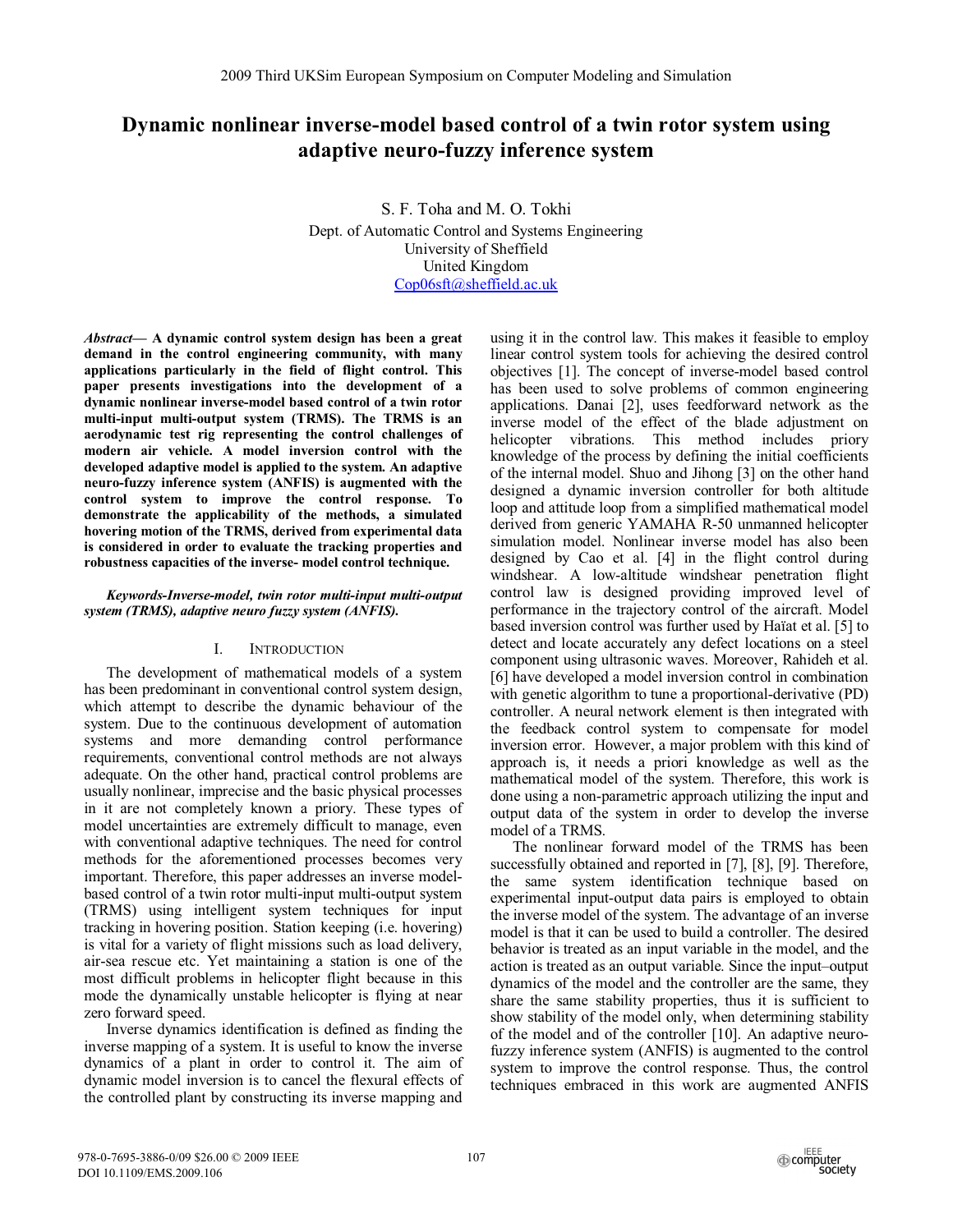with feedforward inverse-model control and augmented ANFIS and feedback inverse-model control.

#### II. EXPERIMENTAL SET-UP

The twin-rotor multiple-input multiple-output (MIMO) system (TRMS) is a laboratory set-up developed by Feedback Instruments Limited [11] for control experiments. Its behaviour in certain aspects resembles that of a helicopter. For example, it possesses a strong cross-coupling between the collective (main rotor) and the tail rotor, like a helicopter. A schematic diagram of the TRMS used in this work is shown in Figure 1. It is driven by two DC motors. Its two propellers are perpendicular to each other and joined by a beam pivoted on its base that can rotate freely in the horizontal and vertical planes. The beam can thus be moved by changing the input voltage in order to control the rotational speed of the propellers. The system is equipped with a pendulum counterweight hanging from the beam, which is used for balancing the angular momentum in steady-state or with load.



Figure 1. Twin rotor multi input multi output system

The system is balanced in such a way that when the motors are switched off, the main rotor end of the beam is lowered. The controls of the system are the supply voltages of the motors. A change in the voltage value results in a change of the rotational speed of the propeller, which in turn results in a change of the corresponding position of the beam. It is important to note that the geometrical shapes of the propellers are not symmetric. Accordingly, the system behaviour in one direction is different from that in the other direction. Rotation of a propeller produces an angular momentum which, according to the law of conservation of angular momentum, is compensated by the remaining body of the TRMS beam. This results in interaction between the moment of inertia of the motors with propellers. This interaction directly influences the velocities of the beam in both planes. The measured signals are: position of the beam, which constitutes two position angles, and the angular velocities of the rotors. Angular velocities of the beam are software reconstructed by differentiating and filtering the measured position angles of the beam.

### III. ADAPTIVE NEURO-FUZZY INFERENCE SYSTEM (ANFIS)

In this work, a Takagi-Sugeno-Kang type fuzzy model is used. This comprises two main components, the antecedent and consequent parts. For simplicity, the ANFIS structure is set to have 2 inputs  $x_1$  and  $x_2$  as shown in Figure 2 [12].

This fuzzy model has rules in the following form:

$$
R_i: \text{If } x_i \text{ is } A_{i1} \text{ And } x_2 \text{ is } A_{i2} \text{ Then } y_i \text{ is } f_i(x) \tag{1}
$$

where  $x_1$  and  $x_2$  are the input variables to the ANFIS.  $A_{i1}, \ldots$ *Ain* are the linguistic terms of input membership function for the *i*th rule  $(i = 1, 2, ..., n)$  and  $y_i$  is the consequent part which is the mathematical function of *i*th rule. Fuzzy set  $A_{ii}$ at layer 1 uses a Gaussian membership function for each input variable and it has the form

$$
A_{ij}(x) = \exp\left\{-\left(\frac{x_j - m_{ij}}{\sigma_{ij}}\right)^2\right\}
$$
 (2)

where  $m_{ij}$  and  $\sigma_{ij}$  represent the centre and width of the fuzzy set *Aij* respectively. Parameters in this layer are referred to as *antecedent parameters*. The output of a fuzzy inference system with *n* rules is obtained by weighting the real values of consequent parts of all rules with the corresponding membership grade

$$
\hat{y} = \sum_{i=1}^{n} \overline{w}_i f_i = \frac{w_i}{\sum_{i=1}^{n} w_i}
$$
\n(3)

where

$$
w_i = \prod_{j=1}^{n} A_{ij}(x_i)
$$
 where inputs are  $x_l$  and  $x_2$  (4)

and

$$
y_i = f_i(x) = (a_i x_1 + b_i x_2 + c_i)
$$
 (5)

where  $\{a_i, b_i, c_i\}$  is the parameter set and it is referred to as *consequent parameters*.



Figure 2. Adaptive neuro-fuzzy inference system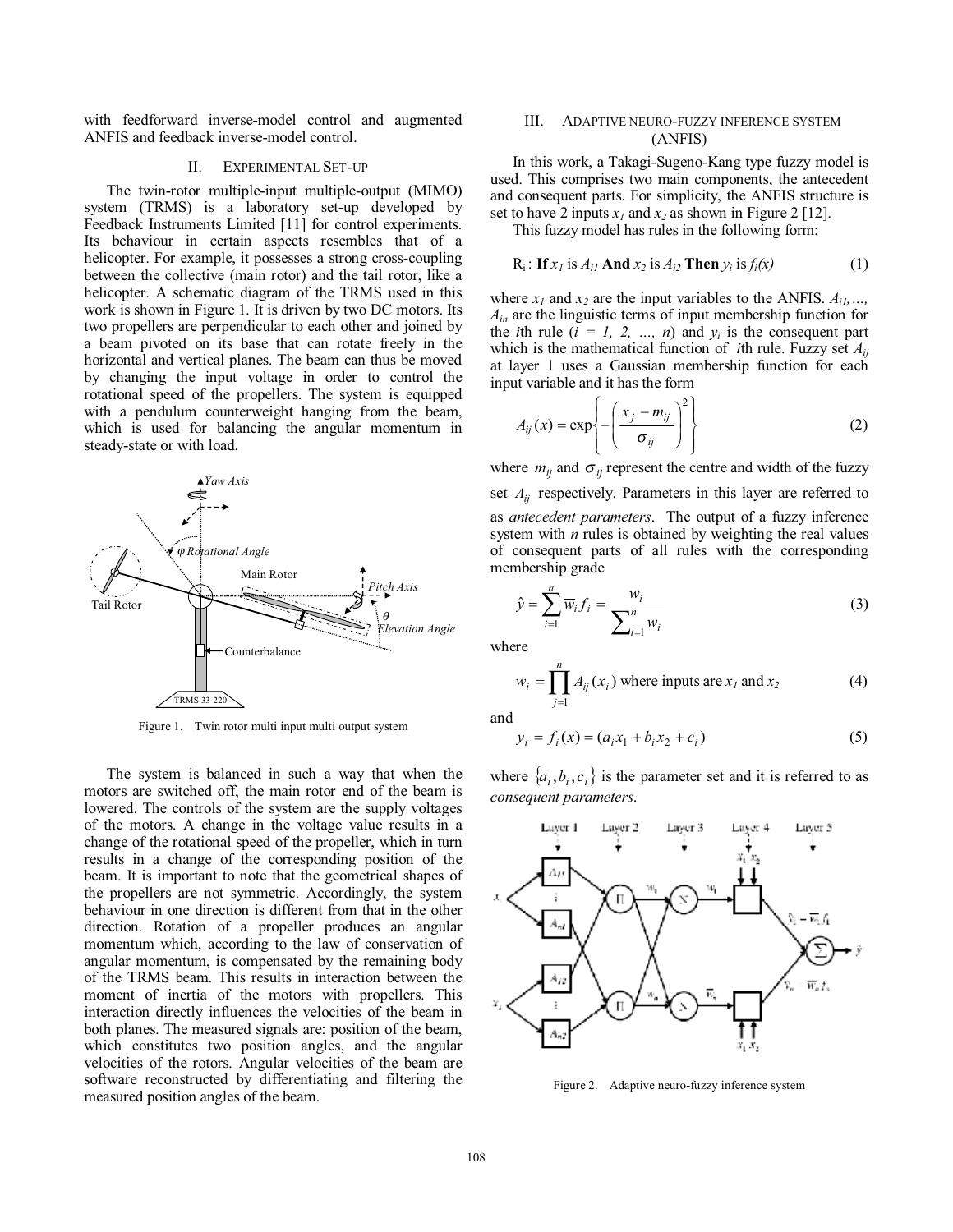In this work, the ANFIS architecture uses particle swarm optimization (PSO) to determine the antecedent parameters and recursive least square (RLS) algorithm to determine the consequent parameters. The nonlinear forward modeling of the TRMS using this approach has been proposed in previous work by the authors [9]. This method is referred to as hybrid learning. A step in the learning procedure has two passes: in the first or forward pass, the input patterns are propagated, and the optimal consequent parameters are estimated by RLS procedure, while the antecedent parameters are assumed to be fixed for the current cycle through the training set. In the second or backward pass the patterns are propagated again, and in this epoch, PSO is used to modify the antecedent parameters, while the consequent parameters remain fixed. This procedure is then iterated until the error criterion is satisfied.

### IV. NONLINEAR INVERSE MODEL IDENTIFICATION

In this section, the identification of the inverse model of a TRMS is discussed. The forward non-parametric model of the system that mimics well the TRMS behaviour has been obtained in the previous work using the same ANFIS approach [7],[9]. The model is obtained using an experimental input-output data pairs is proved to replicate well the behaviour of the system. It has also been validated using both time domain tracking and frequency domain response. Dynamic model inversion is a popular method to achieve feedback linearization because it is easy to apply and its physical meaning is clear [13]. The inverse model is designed to accurately replicate the inverse system behaviour. The input of the inverted model is pitch angle of rotor and the output is the main voltage to the system. Figure 3 depicts the schematic diagram of the inverse model identification technique.



Figure 3. Schematic diagram of the inverse model identification

In the inverse modeling structure, data are presented to the ANFIS network using the NARMA model structure [14]. The model is described as

$$
\hat{u}(t) = f[(y(t-1), y(t-2),..., y(t-n),u(t-1), u(t-2),..., u(t-n)]
$$
\n(6)

where  $\hat{u}(t)$  is the output vector determined by the past values of the system input vector and output vector. The  $f(\bullet)$  is the system mapping constructed by the ANFIS algorithm. As  $f(\bullet)$  here is a non-linear function, (6) represents a NARMA model as shown in Figure 3. It is noted that the output of the inverse model is a function of the plant input and output. This implies that the output consists of the one-time-step ahead predictions as they are one step ahead where it is a prediction error method. The dynamic inverse model based controller is realized using the MATLAB/Simulink environment.

The obtained inverse model of the system is then set in cascade with the non-parametric forward model of TRMS as shown in Figure 4. The simplest approach for controller design is a completely opem-loop control strategy, in which the controller is the inverse of the process. For this open-loop inverse model control, the input to the inverted model is the desired value of pitch angle,  $\alpha_{ref}(t)$ , the output of the inverted model, that is the input to the plant, is the voltage of the main rotor,  $u(t)$ , and the output of the plant is the pitch angle,  $\alpha(t)$ . The output response of the open-loop control in Figure 5 shows that the inverse model has reduced system vibration to some extent, around the set point (rigid-body motion). The output response of the open loop inverse model is compared with the output response of the uncontrolled TRMS plant. Therefore, it is evident that the inverse model technique can be used to enhance the tracking characteristics of the system.



Figure 4. The open loop inverse model control



Figure 5. The open loop response of model and inverse control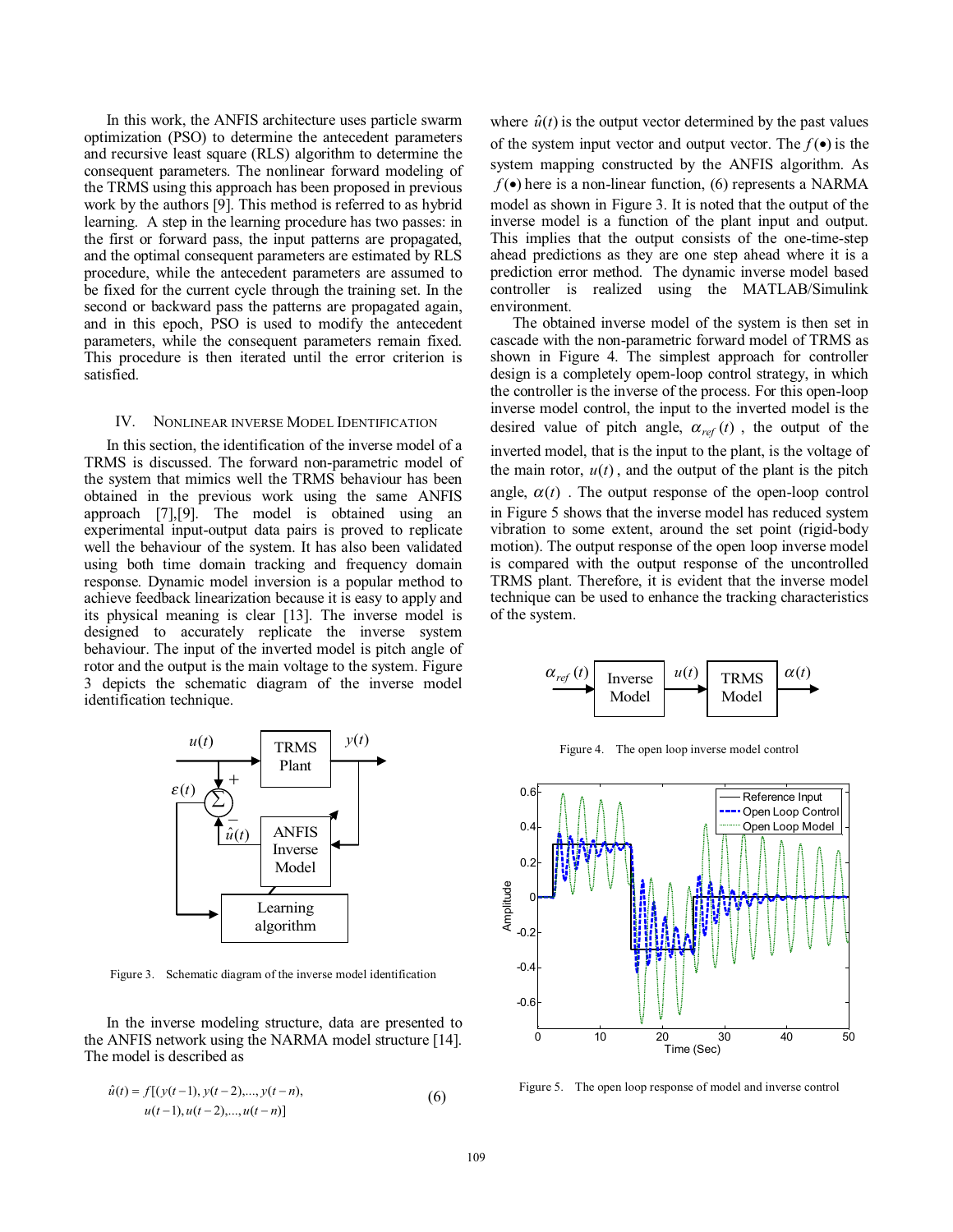# V. INVERSE-MODEL BASED CONTROL APPROACHES

### *A. Direct inverse model*

After the promising results from the open-loop inverse control, direct inverse control is developed to further investigate the inverse model in closed-loop (Figure 6). The TRMS inverse model will have some inaccuracies which may lead to deviations between the reference input and the system output. However, it has been noticed that these are relatively small where the output response started to follow the desired input response even though there is still some overshoot and fluctuation before the system settles. The result of using direct inverse control is illustrated in Figure 7.



Figure 6. The block diagram of a direct inverse control



Figure 7. Closed-loop response of the direct inverse-model control to a reference input

### *B. Augmented ANFIS and feedforward inverse control*

In this section, an augmented ANFIS and feedforward inverse controller is presented for control of rigid body motion of the TRMS system to enhance the tracking performance of the TRMS in hovering position as shown in Figure 8. A Sugeno fuzzy logic controller is used to enhance the tracking performance of the controller in the augmented and feedforward inverse control scheme. The generated optimal control signal is then trained using ANFIS technique. The proposed ANFIS scheme is able to precisely learn the control relation between input-output training data generated by the learning algorithm. It was also found that the ANFIS controller was able to learn fuzzy logic rules and parameters accurately. The controller learning optimization has been done offline. Finally the new ANFIS controller block was added to the whole control scheme to provide an online control scheme for the whole system. The ANFIS controller approach gives the TRMS plant the ability to adapt with the changing conditions in the environment. A plant model equipped with the intelligent controller is able to train itself with the new data to update its parameters, and as a consequence is able to change its behaviour accordingly. The total input that enters the plant is the sum of the feedback control signal and the feedforward control signal which is calculated from the inverse dynamic model. The model uses the desired pitch angle as the input and the output is the main voltage.

Figure 9 shows that the output response of an augmented ANFIS and feedforward inverse controller is better than using direct inverse-model control. The value of overshoot has been reduced by 5.9% and the settling time also has been reduced for up to 8 second.



Figure 8. The block diagram of the augmented ANFIS and feedforward inverse control



Figure 9. Closed loop response of the augmented ANFIS and feedforward inverse control to a reference input

### *C. Augmented ANFIS and feedback inverse control*

In the absence of model inversion error, the combination of feedback inverse control loop together with a highpass filter design is applied to augment the vertical attitude control system, see Figure 10. The cutoff frequency value for both high pass filter and low pass filter is set to be 0.15Hz.